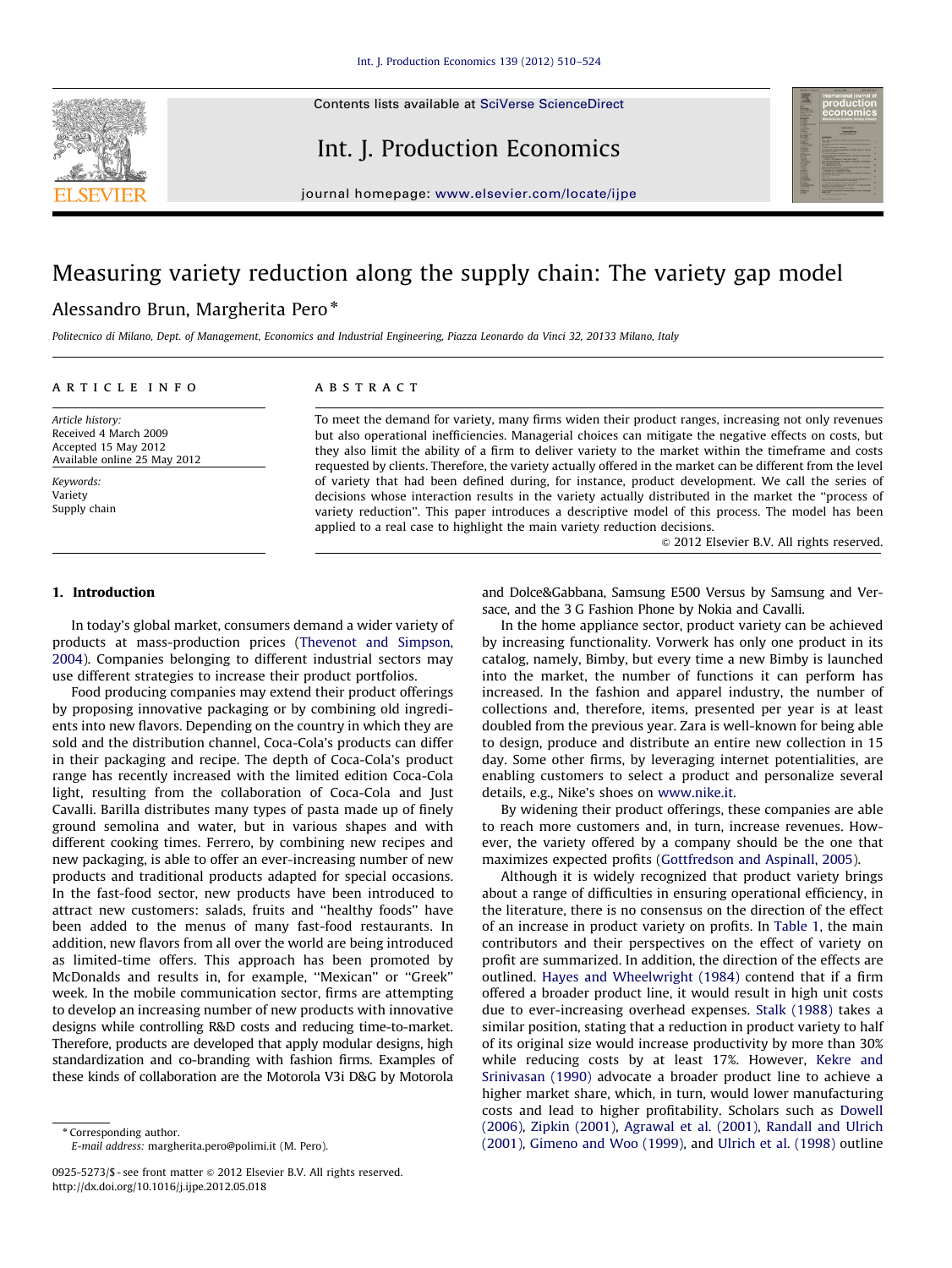#### <span id="page-1-0"></span>Table 1

The direction of the effects of variety.

| <b>References</b>                                                                                                                | <b>Point of view</b>                                                                                                                                                                                | <b>Effects outlined</b> |
|----------------------------------------------------------------------------------------------------------------------------------|-----------------------------------------------------------------------------------------------------------------------------------------------------------------------------------------------------|-------------------------|
| Dowell (2006), Zipkin (2001), Agrawal et al. (2001), Randall<br>and Ulrich (2001), Gimeno and Woo (1999), Ulrich<br>et al.(1998) | Increased product variety allows a closer match between<br>customer preferences and offered products, but, on the other<br>hand, higher product variety could lead to operational<br>inefficiencies |                         |
| Dowell (2006)                                                                                                                    | A firm's degree of breadth within a market affects its<br>performance and its very survival, making product line breadth<br>one of the most important strategic choices that a firm must<br>mak.    |                         |
| <b>Fujita</b> (2002)                                                                                                             | The optimization of product variety must compromise between<br>different objectives                                                                                                                 |                         |
| Kim and Chhajed (1999)                                                                                                           | Higher product variety increases overhead, administrative and<br>manufacturing costs                                                                                                                |                         |
| Stalk (1988)                                                                                                                     | By reducing product variety to half of its original size,<br>productivity would be increased by more than 30%, while costs<br>would be reduced by at least 17%                                      |                         |
| Berry and Cooper (1997)                                                                                                          | The adverse cost and margin implications of adding product<br>variety may depend on the misalignment between marketing<br>and manufacturing strategies                                              |                         |
| Mather (1992)                                                                                                                    | Unlimited product variety is clearly not the way to be<br>successful                                                                                                                                |                         |
| Yeh and Chu (1991)                                                                                                               | As the product line increases, variety-related costs also increase<br>dramatically                                                                                                                  |                         |
| Kekre and Srinivasan (1990)                                                                                                      | A broader product line helps to achieve higher market share,<br>which in turn would lower manufacturing costs and lead to<br>higher profitability                                                   |                         |
| Hayes and Wheelwright (1984)                                                                                                     | A broad product line would result in high unit costs due to<br>ever-increasing overhead expenses                                                                                                    |                         |

: positive effects of variety are outlined, e.g. increased revenues.

negative effects of variety are outlined, e.g. increased costs.

different effects: increased product variety produces a closer match between customer preferences and products offered, which then has the potential of increasing or maintaining market share and/or yielding higher prices. In addition, firms can enjoy lower costs with broad product lines if there are economies of scope, and they may be able to use them to deter entry into their industries. Finally, if broad product lines result in firms meeting each other in multiple markets, rivalries between them may decrease as they recognize the potential to benefit from constraining competition and engaging in mutual tolerance. However, higher product variety leads to larger forecast errors, excess inventory for some products and shortages for others, higher overhead and administrative costs, and higher manufacturing costs due to more specialized processes and materials, frequent changeovers, and demanding quality assurance procedures ([Lee](#page--1-0) [and Billington, 1994;](#page--1-0) [Baker et al., 1986\)](#page--1-0).

The root of these different perspectives is the fact that the magnitude of the effect of variety on revenues and/or costs depends not only on the finished product variety level but also on how variety is obtained, e.g., packaging, component commonality, bills of materials and product architecture (we will generically call it ''product structure'') ([Randall, 2007;](#page--1-0) [Agard and Penz,](#page--1-0) [2009\)](#page--1-0), on how the supply chain is managed [\(Ramdas, 2003](#page--1-0); [Fujita,](#page--1-0) [2002\)](#page--1-0), and on marketing decisions ([Berry and Cooper, 1997\)](#page--1-0). It is worth noting that the product structure and the finished product variety level are defined by the new product development process, whereas supply chain decisions are in the domain of supply chain management (SCM). Managerial decisions, the finished product variety level, the product structure and the supply chain configuration and tools therefore determine the effect of variety on revenues and/or costs. To maximize profit, these decisions should be taken contextually. We believe that the problem is complex.

In addition, some decisions regarding the product structure, such as standardization or product architecture definition, affect the finished product variety that can be obtained [\(Pine, 1993\)](#page--1-0). Some other choices made while designing and managing the supply chain (e.g., plant capacity or inventory policy) can actually limit the ability of a company to offer product variety within the timeframe and at the cost that the customers are requesting. Thus, if these constraints are not taken into account, the variety that customers actually experience in the market can be lower than, for instance, that actually designed by the company.

We call the series of decisions whose interaction results in the variety actually distributed in the market the ''process of variety reduction''. This process is composed of decisions that reduce variety from a theoretically conceivable level, e.g. the number of different product concepts analyzed (or screened) by the company, to the operationally feasible one (at supply chain level), e.g. the number of different products actually available at a store. Also the assortment optimization process, i.e. the definition of the maximum level of variety to offer of a certain product group, (Vaagen and Wallace, 2008) can be seen as a variety reduction process.

Arguably, a model that depicts, for each process, the decisions that determine the variety that customers experience in the market could help managers define the level of variety to offer and make appropriate variety management decisions.

Therefore, the objectives of this work are as follows:

- 1. To develop a descriptive model that details the process of variety reduction in the consumer goods industry; and
- 2. To apply the model to a case study to prove its applicability.